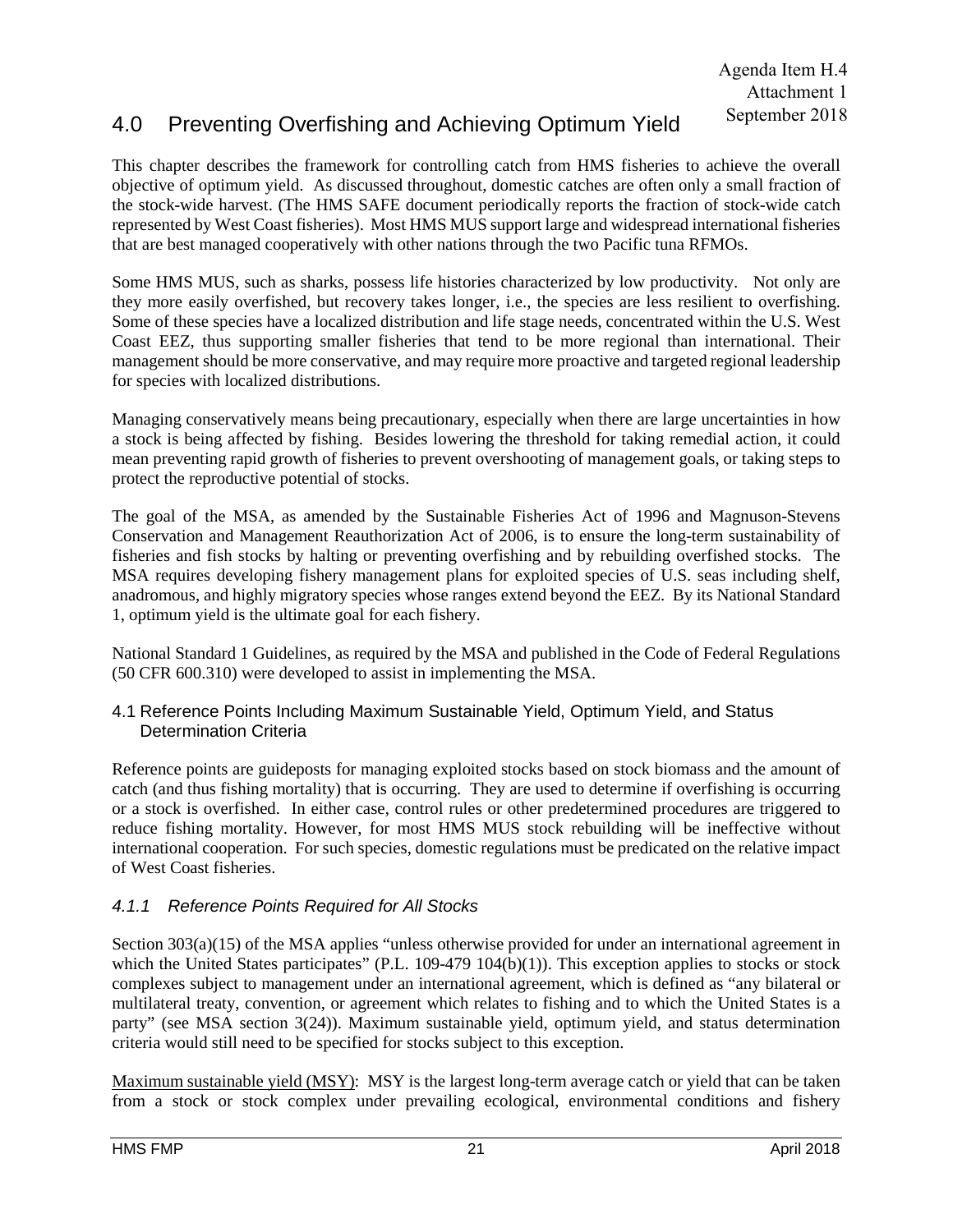technological characteristics (e.g., gear selectivity), and the distribution of catch among fleets. For management purposes MSY is usually expressed in terms of the following reference points:

MSY fishing mortality rate  $(F_{MSY})$ : The fishing mortality rate that, if applied over the long term, would result in MSY.

 $MSY$  stock size  $(B_{MSY})$ : The long-term average size of the stock or stock complex, measured in terms of spawning biomass or other appropriate measure of the stock's reproductive potential that would be achieved by fishing at  $F_{MSY}$ .

Status determination criteria (SDC) are quantifiable thresholds (or their proxies) that are used to determine if overfishing has occurred, or if the stock or stock complex is overfished. "Overfished" relates to biomass of a stock or stock complex, and "overfishing" pertains to a rate or level of removal of fish from a stock or stock complex. SDC are:

Maximum fishing mortality threshold (MFMT): The level of fishing mortality (F), on an annual basis, above which overfishing is occurring. The MFMT or reasonable proxy may be expressed either as a single number (a fishing mortality rate or F value), or as a function of spawning biomass or other measure of reproductive potential.

Overfishing limit (OFL): The annual amount of catch that corresponds to the estimate of MFMT applied to a stock or stock complex's abundance and is expressed in terms of numbers or weight of fish. The OFL is an estimate of the catch level above which overfishing is occurring.

Minimum stock size threshold (MSST): The level of biomass below which the stock or stock complex is considered to be overfished.

Optimum yield (OY): The amount of fish that will provide the greatest overall benefit to the Nation, particularly with respect to food production and recreational opportunities and taking into account the protection of marine ecosystems.

### *4.1.2 Reference Points Required for Stocks Subject to MSA Section 303(a)(15)*

Acceptable biological catch (ABC): A level of a stock or stock complex's annual catch that accounts for the scientific uncertainty in the estimate of OFL and any other scientific uncertainty, and should be specified based on the ABC control rule.

Annual catch limit (ACL): The level of annual catch of a stock or stock complex that serves as the basis for invoking accountability measures (AMs). The ACL cannot exceed the ABC, but may be divided into sectorspecific ACLs.

For domestically managed stocks an ABC control rule must be established. This control rule is a specified approach to setting the ABC for a stock or stock complex as a function of the scientific uncertainty in the estimate of OFL and any other scientific uncertainty.

National Standard 1 Guidelines provide an exception to the requirement to establish ABCs, ACLs, and AMs for stocks or stock complexes subject to management under an international agreement. By inference, the above reference points would need to be established for stocks not subject to this international exception and are wholly managed domestically.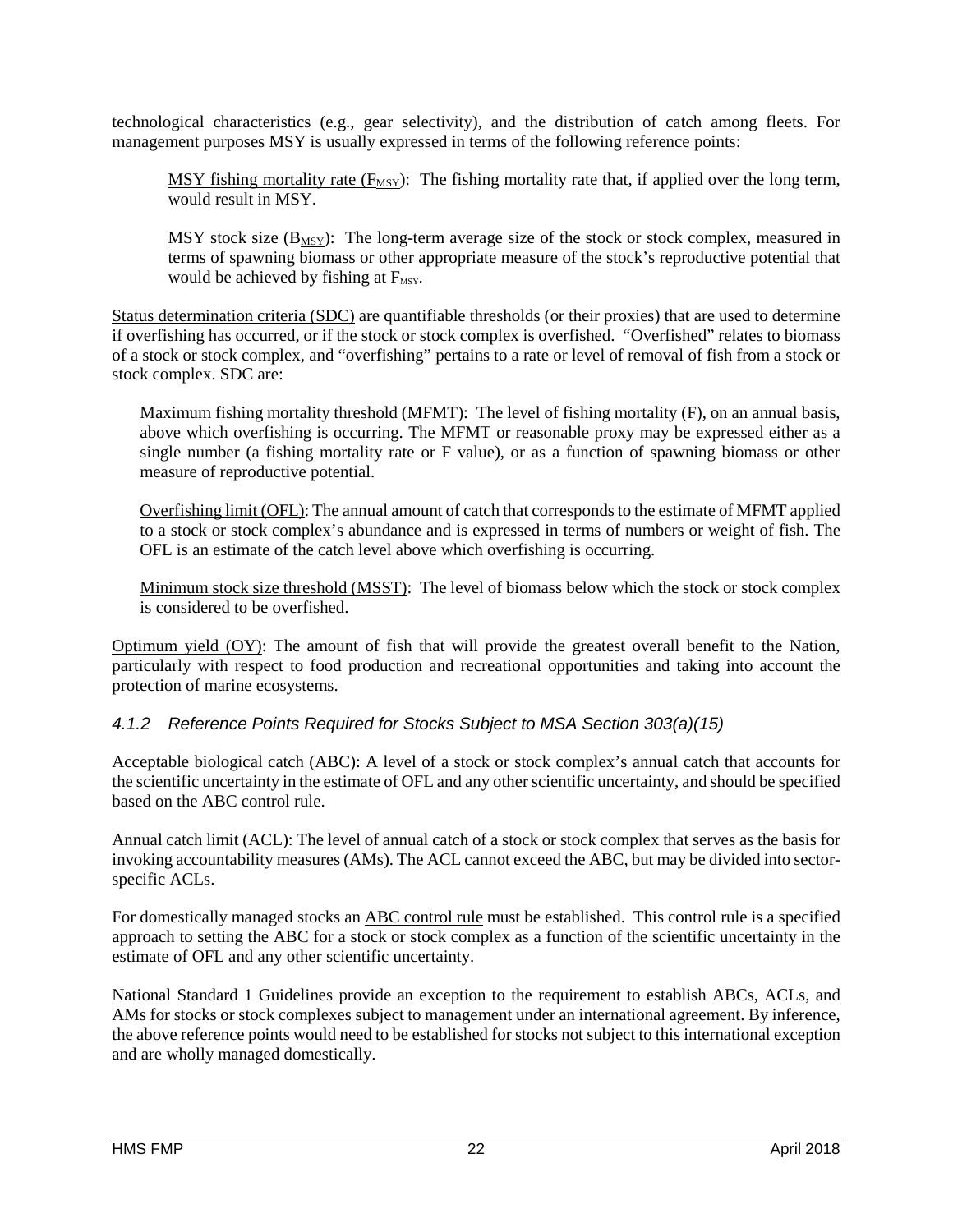### 4.2 Maximum Sustainable Yield

Because MSY is a long-term average, it need not be estimated annually. It must be based on the best scientific information available, and should be re-estimated as required by changes in long-term environmental or ecological conditions, fishery technological characteristics, or new scientific information.

As part of the biennial process (see Chapter 5), the HMSMT will review recent stock assessments or other information as described below, and submit a draft SAFE document for review at the September Council meeting containing MSY estimates, noting if they are a change from the current value. At the request of the Council, the Scientific and Statistical Committee (SSC) will review these estimates and make recommendations to the Council on their application in management decisions. Based on this advice, the Council may recommend revisions to MSY estimates to NMFS.

MSY is estimated based on the amount of information available about the stock. MSY is specified as an absolute quantity, either in weight or number of fish. For management purposes, the estimate of MSY by itself is less relevant than the reference points,  $F_{MSY}$  and  $B_{MSY}$ , that may be derived from it. However, for many HMS, a deterministic estimate of MSY may not be possible. In these cases proxy values for MSYbased reference points may be used. These MSY-related reference points may be specified in various ways, for example relative to a stock depletion level (biomass relative to unfished biomass) or spawning potential ratio (the spawning potential per recruit referenced to the unfished level).

The following describes the relationship between available information and the estimation of MSY:

For regularly assessed stocks: A plausible estimate of MSY (and other MSY-based reference points) or their proxies may be determined from the assessment. Because HMS assessments are generally conducted by working groups outside of the Council process, selections for status determinations may be based on what the science providers (e.g. ISC working groups, IATTC staff, SPC staff) provide in their reports. Based on advice from the SSC, the Council may recommend changes in the way that MSY is estimated in the assessment, and such recommendations would be forwarded to the RFMO conducting or sponsoring the stock assessment through the U.S. delegation for consideration when conducting future assessments. In that event, the Council could recommend to retain any current MSY estimate in the FMP or regulations, or propose an alternate estimate.

For unassessed stocks with catch history and additional information on relative abundance or stock productivity: The HMSMT reviews the best available stockwide catch data, or if not available, regional catch data and all additional information on a stock's productivity including relative abundance or catch and effort data, if available. The Council may recommend MSY or proxy estimates for NMFS to use in making those determinations, based on the catch time series and additional information.

For unassessed stocks with catch history but lacking further information on relative stock abundance or productivity: The HMSMT reviews the best available stockwide catch data, or if not available, regional catch data. The Council may recommend MSY or proxy estimates based on a catch-based method such as the Depletion Corrected Average Catch (DCAC), Depletion Based Stock Reduction Analysis (DB-SRA), or in the case of a relatively stable catch history without indications of stock depletion, an average of selected catch levels.

No matter the method used to estimate MSY or select a proxy, the relative impact of U.S. West Coast fisheries may help to inform the Council's recommendations.

MSY is specified as an absolute quantity, either in weight or number of fish. For management purposes, the estimate of MSY by itself is less relevant than the reference points,  $F_{MSY}$  and  $B_{MSY}$ , that may be derived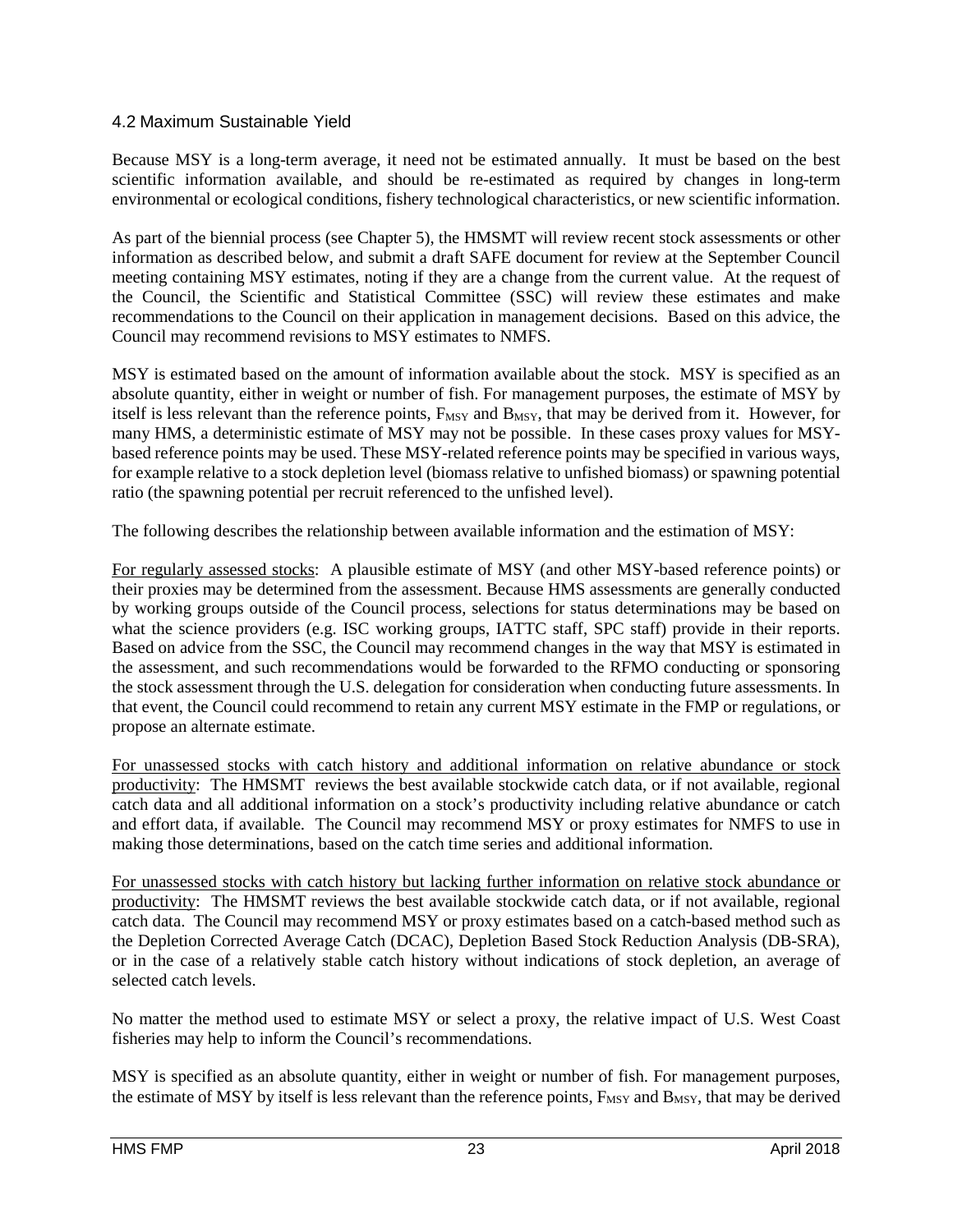from it. However, for many HMS, a deterministic estimate of MSY may not be possible. In these cases proxy values for MSY-based reference points may be used. These MSY-related reference points may be specified in various ways such as referenced to a stock depletion level (biomass relative to unfished biomass) or spawning potential ratio (the spawning potential per recruit referenced to the unfished level).

## 4.3 Optimum Yield

OY is defined as MSY reduced by relevant socioeconomic factors, ecological considerations, and fisherybiological constraints so as to provide the greatest long-term benefits to the Nation. Therefore, OY cannot be set greater than MSY, and must take into account the need to prevent overfishing and rebuild overfished HMS stocks. To the extent possible, the relevant social, economic, and ecological factors used to establish OY for an HMS stock or fishery should be quantified and reviewed in historical, short-term, and long-term contexts. National Standard 1 Guidelines includes examples of factors that may be considered when determining OY. Normally, OY should not be greater than the ABC or ACL, if identified (see below). However, since OY is a long-term average and ABCs and ACLs are set annually there may be instances where the ABC or ACL could exceed the OY on a short-term basis. The OYs specified when this FMP was approved shall remain in effect until changed by recommendation of the Council, after considering recommendations of the SSC, and approval by NMFS. If the Council incorporates a new management unit species into the FMP, the OY shall be determined preferably concurrently or as soon as possible thereafter by recommendation of the Council, after considering input by the SSC, HMSMT, and approval by NMFS. OY specifications will be reported in the HMS SAFE.

Although required, specifying OY for internationally managed stocks is problematic, because achieving OY is intended to produce the greatest benefit to the Nation and prevent overfishing. For most of the HMS FMP MUS stocks, fisheries managed under this FMP catch a very small proportion (in some cases less than one percent) of stock-wide catch. Therefore, for internationally-managed stocks, the Council may consider fishing levels that are agreed upon by the U.S. at the international level when specifying OY.

A stock's vulnerability should be a key consideration in specifying OY. Vulnerability is a combination of a stock's productivity, which depends upon its life history characteristics, and its susceptibility to the fishery. Productivity refers to the capacity of the stock to produce MSY and to recover if the population is depleted, and susceptibility is the potential for the stock to be impacted by the fishery.

When specifying OY, the Council may consider a reduction from the estimate of MSY based on stock vulnerability along with the other factors discussed above. A 25% reduction could be considered as a starting point for specifying OY based on vulnerability. For stocks subject to MSA Section 303(a)(15), because they are not subject to an international agreement in which the United States participates, the procedures for specifying the ABC and ACL should be taken into account so that on average the ABC does not exceed OY.

## 4.4 Assessment of Stock Status

National Standard 2 requires using the best scientific information available in management. This requires periodic updating of stock status for comparing against status determination criteria. Stock status will be reported in SAFE reports (Section 4.6). In the case of species under international management, the Council should recommend adopted SDCs as limit reference points to be considered by the appropriate RFMO (see also Section 2.1).

The methods for determining SDCs (described below) imply an ability to determine the level of biomass relative to its unfished level  $(B_0)$  and (at least conceptually) relative to  $B_{MSY}$ , and to determine the level of mortality (F) relative to some target level like F<sub>MSY</sub>. This may be possible only for certain assessed stocks,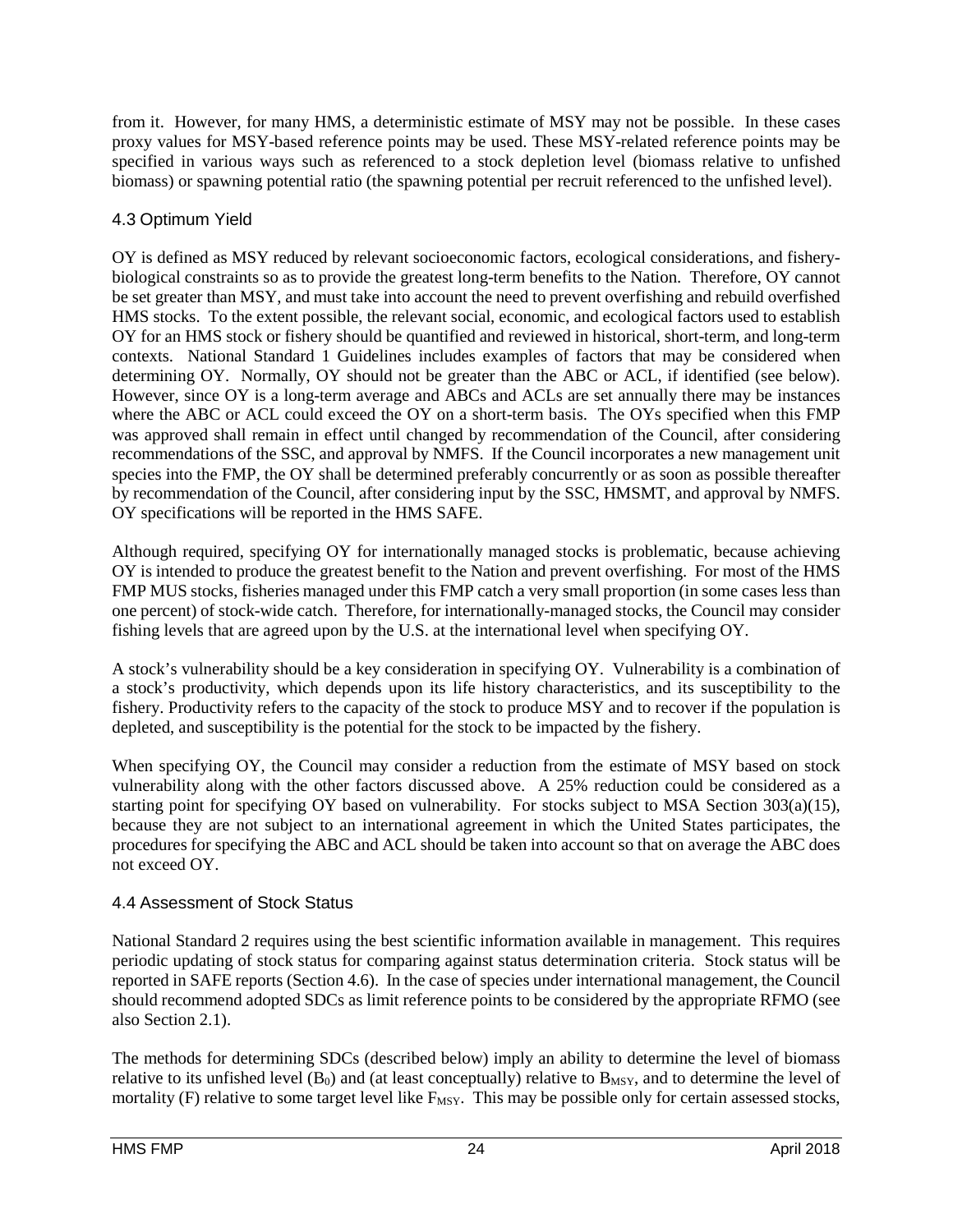depending on the amount of information available for stock assessments (see Section 4.2 regarding information available for assessments and determining MSY). When a stock assessment has not been completed, the biomass level could be estimated by the decline in catch rate (CPUE) or, with sufficient information on stock and recruitment, by percent spawning potential ratio (SPR), or proxies based on SPR, e.g., B50% or F50%. In these cases, it may be necessary to use proxy values to compute SDCs. For data-poor stocks, MSY or OY estimates based on catch history alone may be the only information available for management, and the F/F<sub>MSY</sub> and B/B<sub>MSY</sub> ratios must be derived from those estimates. In these cases, proxy values could be based on average stock-wide catch over an appropriate time period. F<sub>MSY</sub> and B<sub>MSY</sub> proxies can be scaled as fractions of  $B_0$  or multiples of M, respectively, e.g.,  $B_{MSY}=0.5B_0$  or  $F_{MSY}=1.0M$ .

Both MSY and OY refer to a species' sustainable catch, stock-wide. For some species there is no stockwide catch information, and some (e.g., mako shark, dorado) occur within the management area as the edges of wider distributions, so even their maximum, regional catch levels are unlikely to reflect stock production. While stock-wide MSY is unknown for those species, the local catches can be used to estimate a local or regional MSY.

## *4.4.1 Status Determination Criteria*

The Council will monitor each managed HMS stock with regard to whether overfishing is occurring and whether the stock is overfished in relation to status determination criteria (MFMT and MSST). The Secretary will use the following status determination criteria to identify stocks subject to overfishing or that have become overfished as specified at MSA section 304(e).

**MFMT** equals F<sub>MSY</sub>. The **OFL** is the annual amount of catch that corresponds to the estimate of MFMT applied to a stock or stock complex's abundance and is expressed in terms of numbers or weight of fish. The OFL is an estimate of the catch level above which overfishing is occurring.

**MSST** is calculated as the greater of:

 $B_{MST} = (1-M)B_{MSY}$  when M (natural mortality)  $\leq 0.5$ , or  $B_{MST} = 0.5B_{MSY}$  when  $M > 0.5$ 

MSST or a reasonable proxy must be expressed in terms of spawning biomass or other reproductive potential. Should the estimated size of an HMS stock in a given year fall below this threshold, the stock is considered overfished.

**Over***fishing* occurs when fishing mortality F is greater than the MFMT mortality or catch exceeds OFL for one year or more. Similarly, a stock is **over***fished* when its size falls below the MSST stock biomass. MSA Section  $304(e)$  and  $304(i)$  describe required responses when a stock is subject to overfishing, approaching the overfished condition (i.e., if there is overfishing and the stock is expected to be overfished within two years) and when it is overfished. If Section 304(e) applies and overfishing is occurring, harvest rates in fisheries managed under this FMP must be reduced below the MFMT. This would be especially urgent when a stock is approaching an overfished condition. If the stock is overfished, a rebuilding plan must be prepared within one year to rebuild the stock. The rebuilding plan must bring the stock back to the level producing MSY within a specified time period.

## *4.4.2 Council Response to Overfishing*

The Secretary will immediately notify the Council when a stock or stock complex is subject to overfishing or overfished. The Council must then take appropriate remedial action in relation to the applicability of Sections 304(e) and 304(i).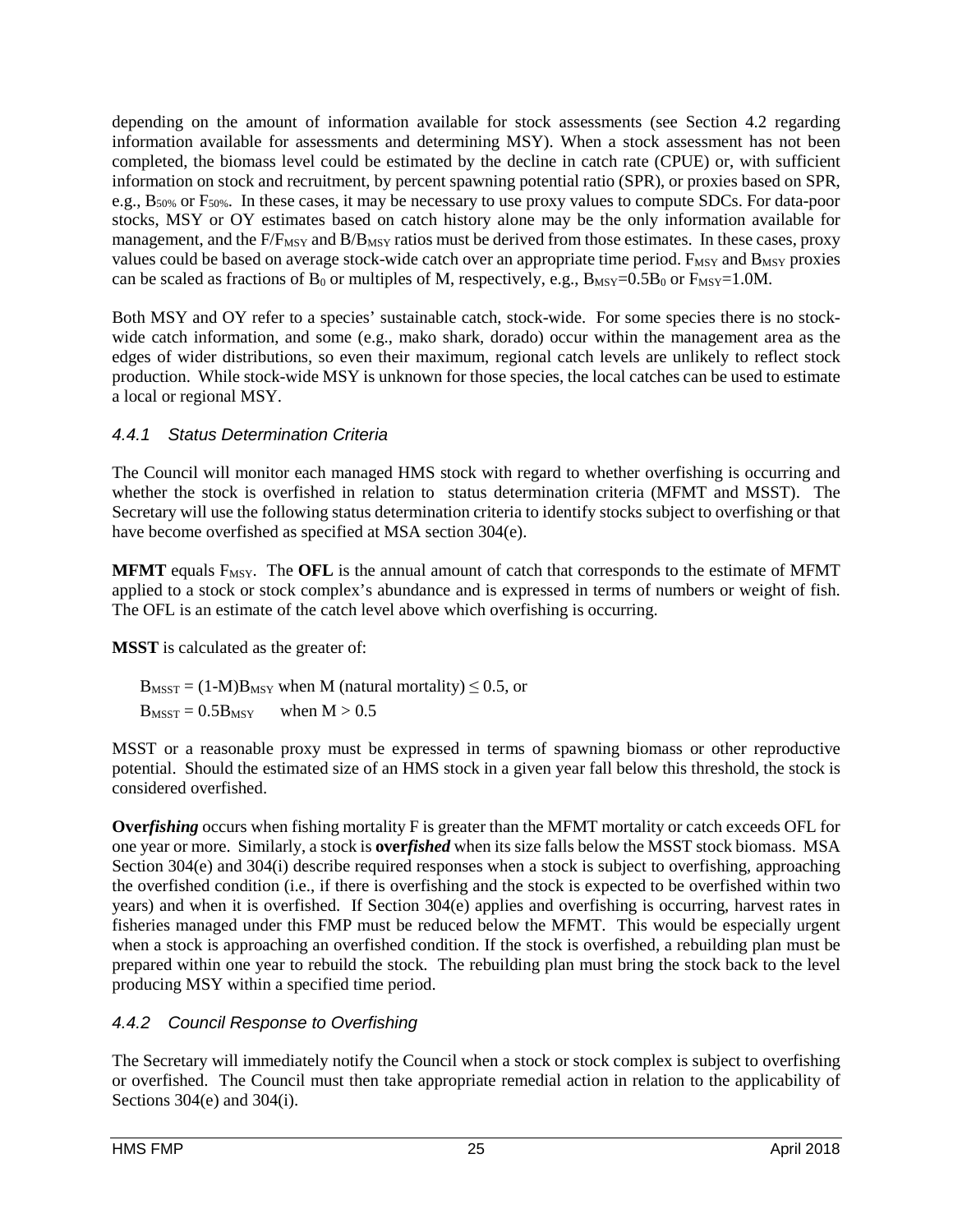### 4.4.2.1 International Overfishing

If the Secretary determines that a stock is overfished or approaching the condition of being overfished due to excess international fishing pressure, and for which there are no measures (or no effective measures) to end overfishing under an international agreement to which the United states is a party, then the Council will respond according to the procedures described in Section 304(i) of the MSA. This section requires the Council make recommendations for domestic regulations to address the relative impact of U.S. vessels and recommendations for international actions to end overfishing and rebuild affected stocks.

Section 304(i)(2) states that the "appropriate council" shall develop recommendations for domestic measures and international actions to end overfishing. The Pacific Council may notify NMFS for which HMS stocks it considers itself the appropriate council. NMFS may use this information when deciding whether the Pacific Council is obligated to develop recommendations pursuant to Section 304(i)(2). The Council also may use this assessment of appropriateness to prioritize the stocks for which it will identify management reference points. Any determination that this FMP is the primary FMP for any particular HMS MUS stock should also be taken into account (see Section 3.2). While catches by fisheries managed under this FMP would be the main factor in deciding whether it is the "appropriate council," the Council may wish to reserve the right to develop recommendations for international actions for stocks that such fisheries are only modestly engaged in (e.g., South Pacific albacore).

On December 15, 2004, NMFS notified the Council that overfishing was occurring Pacific-wide on bigeye tuna and requested the Council to take appropriate action. Because this notification occurred before the 2007 MSA reauthorization when Section 304(i) was added, the Council incorporated rebuilding measures into this chapter of the FMP, pursuant to MSA Section 304I, by FMP Amendment 1. Given the subsequent implementation of the requirements in Section 304(i), this material was moved to Appendix J under Amendment 4.

### 4.4.2.2 When International Fishing Pressure is not the Cause

Rebuilding of overfished stocks is a unilateral requirement by the MSA, but, as already noted, internationally fished stocks require cooperative catch reductions among the fishing nations for this rebuilding to be effective. U.S. responsibility for rebuilding is greater for stocks not subject to MSA Section 304(i) and the requirements at Section 304(e) apply.

When stock size (B or SSB) falls below its MSST level, fishing mortality must be reduced sufficiently to allow stock rebuilding at least back to  $B_{MSY}$  by a target rebuilding year, which is identified in a rebuilding plan adopted by the Council. ACLs are then set accordingly until the stock is rebuilt to  $B_{MSY}$ .

Under NMFS's National Standard Guidelines, a number of factors enter into the specification of the time period for rebuilding. The lower limit of the specified time period for rebuilding is determined by the status and biology of the stock or stock complex and its interactions with other components of the marine ecosystem, and is defined as the amount of time that would be required for rebuilding if fishing mortality were eliminated entirely. If the lower limit is less than 10 years, then the specified time period for rebuilding may be adjusted upward to the extent warranted by the needs of fishing communities and recommendations by international organizations in which the United States participates, except that no such upward adjustment can result in the specified time period exceeding 10 years, unless management measures under an international agreement in which the United States participates dictate otherwise. If the lower limit is 10 years or greater, then the specified time period for rebuilding may be adjusted upward to the extent warranted by the needs of fishing communities and recommendations by international organizations in which the United States participates, except that no such upward adjustment can exceed the rebuilding period calculated in the absence of fishing mortality plus one mean generation time or equivalent period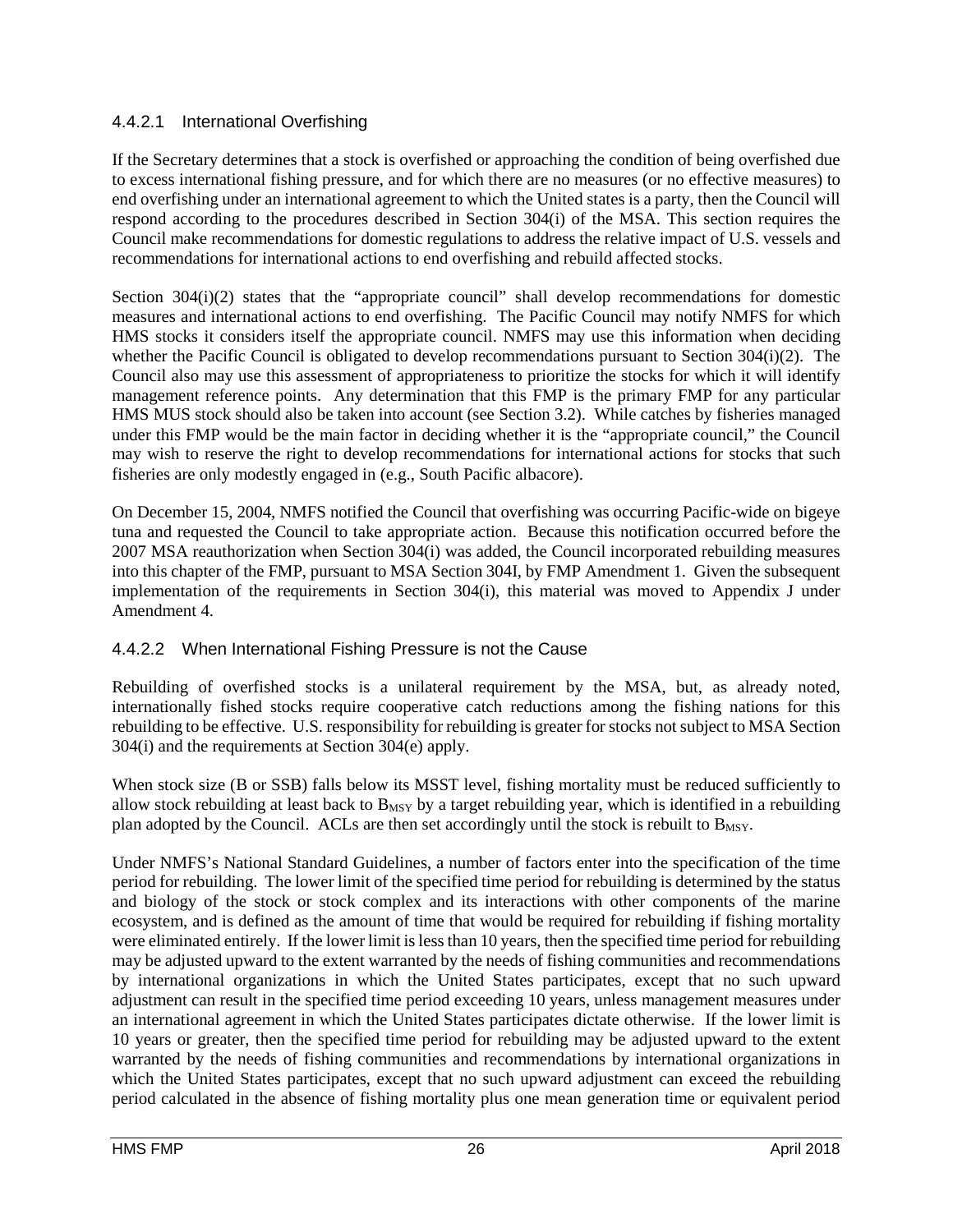based on the species' life-history characteristics. Overfishing restrictions and recovery benefits must also be fair and equitable among fishery sectors. Rebuilding of internationally managed fisheries must reflect traditional U.S. participation in those fisheries relative to that of other nations.

In general, rebuilding is to remedy stock depletion, but there can also be rebuilding to remedy **local depletion**. The latter rebuilding could be domestic and unilateral. Local depletion occurs when localized catches are in excess of replacement from local and external (via net immigration) sources of production. As such, it can occur independently of the status of the overall stock. The local depletion of abundance can be stronger than the concurrent stock-wide decrease (Squire and Au 1990). In all cases, the degree and extent of this depletion must be assessed relative to the health of the overall stock and the resiliency of the species.

#### 4.5 Management of Stocks Subject to MSA Section 303(a)(15) Because They Are not Subject to an International Agreement in which the United States Participates

Currently, stocks covered under the HMS FMP fall under the National Standard 1 Guidelines  $(50CFR600.310(h)(1)(ii))$  as internationally managed and therefore are exempt from MSA 303(a)(15) which requires specification of ABC, ACLs, ACTs, and AMs. The Council has a long-standing practice of following the recommendations and resolutions of the RFMOs.

### *4.5.1 ABC, ACLs, ACTs, and Accountability Measures*

According to the National Standard 1 Guidelines, an ABC and a related ACL must be set for stocks managed under an FMP. However, the Guidelines include an exception to this requirement for stocks subject to management under an international agreement, which is defined as "any bilateral or multilateral treaty, convention, or agreement which relates to fishing and to which the United States is a party." The Council will not normally set ABCs and ACLs for HMS MUS stocks that the Council has determined meet this criterion. However, application of this exception does not preclude the Council from setting an ACL (and identifying an associated ABC to facilitate setting the ACL) if circumstances warrant.

The ABC is a level of a stock's annual catch that accounts for scientific uncertainty in the estimate of OFL and any other scientific uncertainty. The ABC may not exceed the OFL. The HMSMT will develop ABC control rules for those managed stocks for which they are required. The ABC control rule will be reviewed by the Council's SSC. Based on that review, the Council will adopt the ABC control rule judged suitable by the SSC. Through this process, the ABC control rule may be revised from time to time based on the best scientific information available. The ABC will be expressed in terms of catch, or landings if the ABC control rule incorporates an estimate of bycatch or other sources of fishing mortality.

The Council will establish ACLs for those managed stocks for which they are required.

The ACL may not exceed the ABC. ACLs will be established for each year in the biennial management cycle (see Chapter 5). ACLs are established, reviewed, and may be adjusted as part of this management cycle described. ACLs may be subdivided as part of the biennial management process. This includes establishing separate sector-ACLs, and for stocks or stock complexes that have harvest in state waters, dividing the overall ACL between a Federal-ACL and a state-ACL.

The biennial management process will be used to implement AMs should they be required. AMs are management controls to prevent ACLs from being exceeded and to correct or mitigate overages of the ACL if they occur. AMs include ACTs and ACT control rules, which the Council also may establish if they would help ensure the ACL is not exceeded. An ACT is an amount of annual catch of a stock or stock complex that is the management target of the fishery, and accounts for management uncertainty in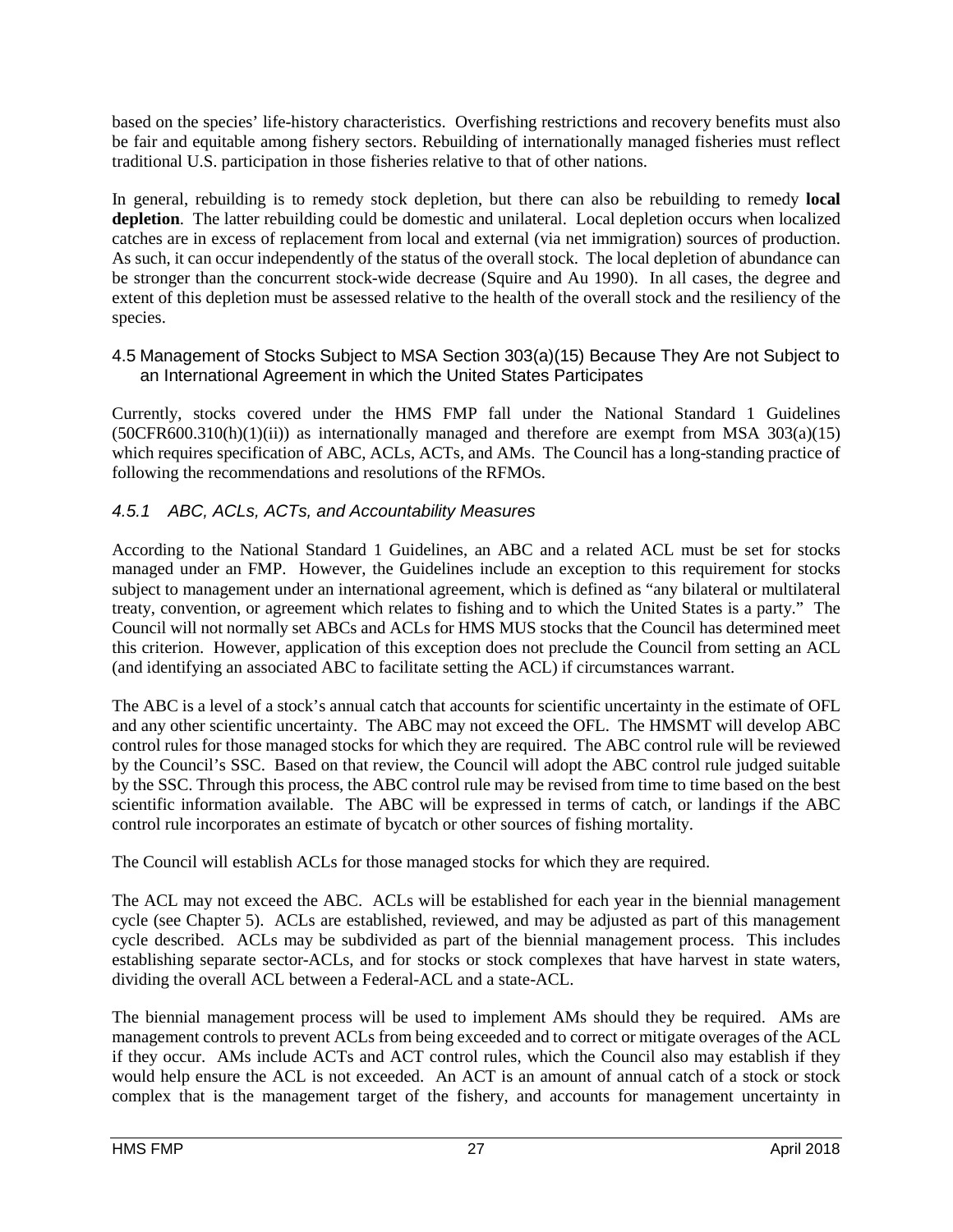controlling the actual catch at or below the ACL. The ACT control rule is a specified approach to setting the ACT for a stock or stock complex such that the risk of exceeding the ACL due to management uncertainty is at an acceptably low level.

Annually, the HMSMT will gather the requisite information needed to determine whether an ACL has been exceeded as soon as possible after the end of the fishing year (March 31). If catch exceeds the ACL more than once in the last four years, the system of ACLs and AMs will be reevaluated and modified if necessary. For the purposes of this evaluation a 3-year moving average or other multi-year approach may be used, if there are insufficient data to conduct the evaluation based on a single year's catch.

### 4.5.2 *Precautionary Management for Stocks above the MSST but below B<sub>MSY</sub> or its Proxy*

Fishery management councils have considerable latitude in how they rebuild stocks depleted below B<sub>MSY</sub> but not overfished. To rebuild stock biomass to  $B_{MSY}$ , a precautionary reduction from the ABC to the ACL should be considered. The reduction would be scaled to stock depletion in reference to the  $B_{MSY}$  target. This can take a linear form, so that the reduction from the ABC increases in proportion to the decline in biomass.<sup>[2](#page-7-0)</sup> Other forms can be considered such as a series of stepped constant ACLs for different ranges of B<sub>MSY</sub> values.

### 4.6 Stock Assessment and Fishery Evaluation Report

The SAFE report is a document or set of documents that provides the Council with a summary of information concerning the most recent biological condition of stocks and the marine ecosystems in the management unit, and the social and economic condition of recreational and commercial fishing interests, fishing communities, and the fish processing industries. It summarizes, on a periodic basis, the best available scientific information concerning the past, present, and possible future condition of the stocks, marine ecosystems, and fisheries being managed under Federal regulation.

The Secretary of Commerce has the responsibility to assure that a SAFE report or similar document is prepared, reviewed annually, and changed as necessary. The Secretary or Council may utilize any combination of talent from Council, state, Federal, university, or other sources to acquire and analyze data and produce the SAFE report.

The SAFE report provides information to the Council and NMFS West Coast Region for determining annual harvest levels from each stock; documenting significant trends or changes in the resource, marine ecosystems, and fishery over time; and assessing the relative success of existing state and Federal fishery management programs. Information on bycatch and safety for each fishery should also be summarized. In addition, the SAFE report may be used to update or expand previous environmental and regulatory impact documents, and ecosystem and habitat descriptions.

National Standard 2 of the MSA requires that the best scientific information available be used in developing FMPs and implementing regulations. For HMS, except dorado and sharks, NMFS and the Pacific Council rely on analyses and assessments adopted by various international bodies (of which U.S. is an active participant), such as the IATTC, ISC, and WCPFC. For other species such as dorado and sharks, the HMSMT and NMFS develops stock and fishery assessments, provides peer reviews and presents the results to the Pacific Council. The guidelines for implementation of National Standard 2 require preparation of an annual SAFE report. The SAFE report will largely rely on international body assessments, NMFS directed

<span id="page-7-0"></span><sup>&</sup>lt;sup>2</sup> As an example, the Council's Pacific Coast Groundfish FMP identifies a "40-10" precautionary reduction predicated on an MSY proxy for roundfish of B40%. The linear reduction is scaled so that F or catch would be zero when stock size reaches 10% of its unfished size. Practically, however, catches would be managed under a rebuilding plan when the stock biomass falls below the MSST, which for roundfish is B25%.